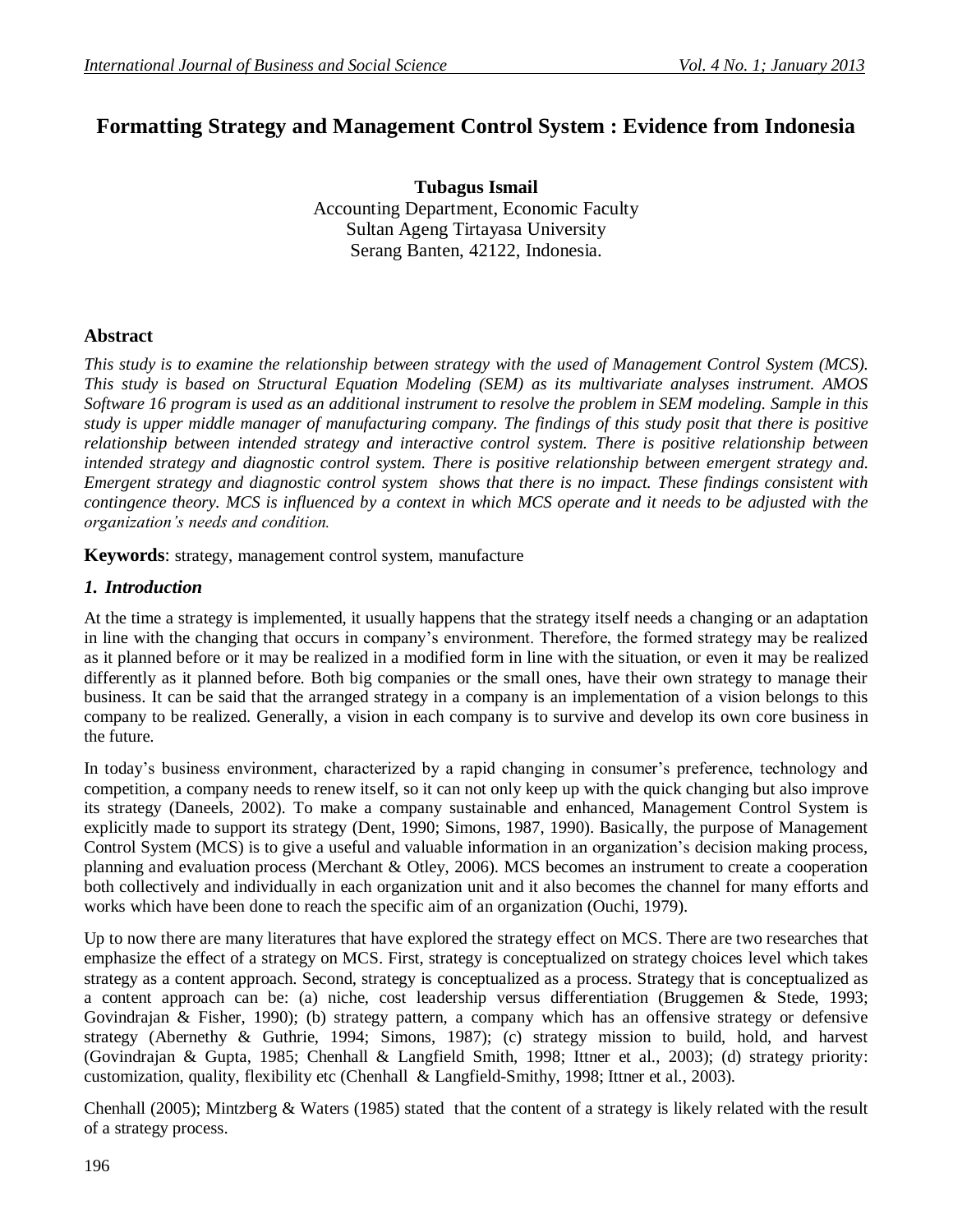It means that strategy is closely related with what a company should do to reach an optimum company's performance and to limit the view of a strategy that becomes the company's aim. Meanwhile the conceptualization of MCS in this line research is to follow the structural approach, in which the perspective is considered as a static perspective, and the focus of this study is directed to the problems whether there are specific system and technical design or not.

Research on the second line is emphasized to the effect of a strategy on MCS by strategy conception as a process approach (Roberts, 1990; Kober et al., 2007). The used conceptualization of MCS is the usage of MCS with the strategy conceptualization as the formation process. Kober et al. (2007) found that MCS would adjust itself with strategy in each company. A research with an analogous result as the result from Kober et al. (2007), had also been done by Roberts (1990). Specifically, interactive control system will adjust itself with the formation process.

The researchers who investigate the relationship between strategy formation process and MCS have conceptualized the strategy formation process into two parts (Chenhall, 2005). First, emergent strategy, it emerges from a process or a development of a strategy and it also has a quick response against the sudden changing. Second, intended strategy, it becomes a strategy which is formulated in the beginning phase of a company by top management, and this kind of strategy may not be used if an unexpected changing occurs.

Many researchers which have been mentioned above state that the result of MCS and strategy relationship based on research view is still ambiguous and sometimes contradictive (Langfield-Smith, 1997). The result is still ambiguous, since there are too many definition, conceptualization and operationalization of strategy and MCS (Kald et al. 2000; Langfield-Smith, 1997; Simons, 1990). The ambiguity is also rooted from the lack attention that is given to strategy formation process approach (Kober et al., 2007). Current research examined the relationship between strategy formation process namely, intended strategy and emergent strategy with the use of MCS. Based on Simons' framework (1995), there are four forms use of MCS practice, such as: (a) Belief system controls the core value of a firm, its function is to provide a momentum and guidance to opportunistic behavior; (b) Boundary system controls risk that must be avoided, and its function is to develop the individual creativity in a well defined freedom limitation; (c) Diagnostic control system controls critical performance variables, and its function is to provide motivation, source and information to ensure that strategy and the aim of the firm will be achieved; (d) Interactive control system controls strategic uncertainty, and its function is to focus the organization's attention on strategic uncertainty and learning process, so it can rapidly boost new initiative and new strategy. The focus in this study is the usage of interactive control system and diagnostic control system.

Although, past researchers have examined the relationship between strategy formation process and the usage of MCS (Roberts, 1990; Kober et al., 2007), yet they have not given a result that can be generalized to any other result. Some former researches had been done to investigate the relationship between strategy formation process and the usage of MCS, such as study from Kober et al.(2007). They said that MCS was deeply influenced by strategy. Both study done by Kober et al. (2007) and Roberts (1990) used a qualitative method in their case study. The investigation using case study enables us to get a more detailed analyses that derives from a strategy changing process. The usage of case study approach is supported by many researchers (Dent, 1990). But there is still a weakness on the generalization capability from the result, since there are too many specific organization's characteristics. Curernt study explains a causal relationship between strategy and MCS by using a quantitative method, so the result from this study can be generalized to any other study's result.

### *2. Literature Overview*

#### **2.1 Formatting Strategy**

Researchers on strategy management have investigated the shifting way in conceptualized strategy and they all have explored the relationship between strategy and MCS since the mid 1990's (Langfield-Smith, 2007). A process when strategy is formed has attracted many researches to investigate it more deeply. Bhimani and Langfield-Smith (2007, p. 3-4) stated that literature which discussed strategy management had indicated a lot of variety in nature and form of strategy process that occurs in an organization.

One characteristic from strategy formation process is a currently developed taxonomy by Mintzberg (1978, 1987, 1994) ; Mintzberg & Waters, (1985). There are two independent process and they work simultaneously in a strategy formation process (Mintzberg and Waters, 1985).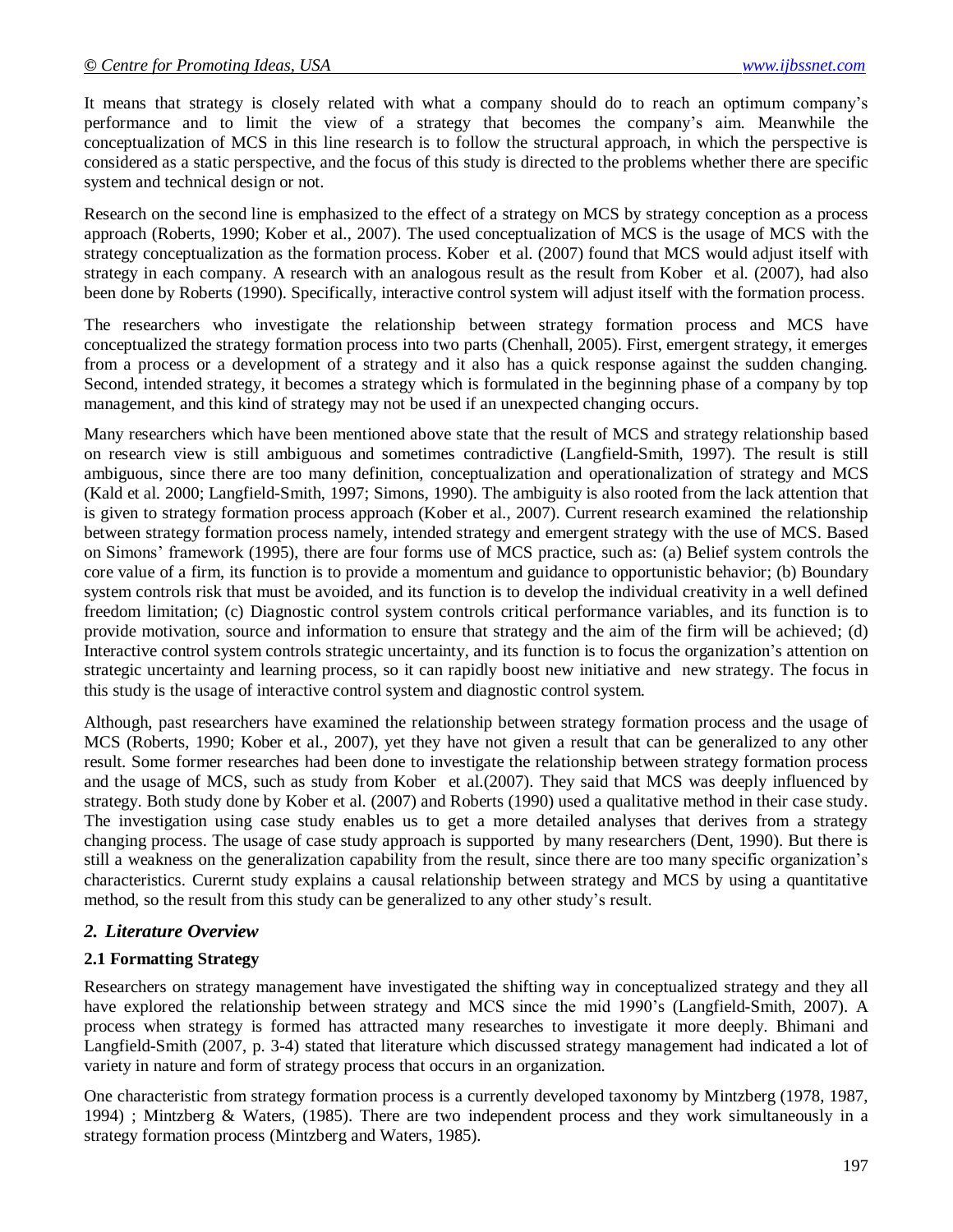First, intended strategy, in its taxonomy, this strategy is viewed as a proactive and formal statement and it has been planned before a final decision is taken or before an action is done. Having finished the strategy formation process, it will be followed by an implementation phase (Langfield-Smith, 1997). This kind of strategy is called by intended strategy. Intended strategy is a plan that becomes the aim of a firm and it is expected to be the most suitable action to reach the aim of the firm (Mintzberg, 1978). If the situation in a firm is considered appropriate with its needs, maneuver, trick or things like that will be used to threat or prevent competitor enter the same market (Mintzberg, 1978). Basic concept of this strategy is that all action must be planned well in advance. In this view, intended strategy explains a bottom up plan in a firm.

The second strategy formation process is called emergent strategy, this kind of strategy is the result of cumulative influence from day to day decision made by middle manager, engineer, sales person, and finance personnel. The decision made by them usually has a tactical characteristic, and it is not structured as a strategic decision. Emergent strategy is a strategy that comes out to give a response on external threat and it is not predicted earlier, via try out or trial and error (Mintzberg, 1994). This kind of strategy is showed up from business' daily activities and sometimes it is produced from an unpredictable idea from the lower until higher position in a company. Emergent strategy is the result of manager's daily response to resolve a problem or unpredictable opportunity and they involve themselves in the formation process of intended strategy when the top management in a firm make analyses and planning.

## **2.2. The Use of MCS**

## **2.2.1. Interactive Control System**

Interactive control system is a formal system which is used by top manager to regularly and personally involve in decision making activities done by subordinate in a firm (Simons, 1987; Simons, 1994; Simons, 1995; Simons, 2000). Interactive control system is used to stimulate and enhance a dialogue or head to head conversation in order to build an information bridge among the hierarchy, functional department and profit center. Diagnostic control system can be interactive by continuing and paying attention persistently to management's request. Interactive control system is used by top management in a firm to guide the formally strategy formation process through personal involvement decision, intimation or closeness with a problem and committee (Mintzberg, 1987).

A system will be classified as an interactive system, if the top manager in the firm reports that the system is frequently used personally and regularly. And it also becomes the priority both for top manager or for the subordinate. This system is used in directly routine engagement with subordinate and the third party to review data and produce an action planning (Simons, 1990).

Top manager must decide which aspects from management control systems that will be used interactively and will be the firm's program (Simons, 1987). The management control becomes an interactive control when the business manager uses planning procedures and control procedures who actively monitors and intervenes decision making activity and it happens continually from subordinate of a firm (Simons, 1990).

By using interactive control system which has function as a controller to strategic uncertainty, the top management will express their value and reference to each individual in an organization, which gives input to decision making process. Observation or monitoring is a measure to search many unpredictable things, interactive management control will give a complete guidance to each member in an organization who search and collect this kind of intelligence information (Simons, 1990).

## **2.2.2 Diagnostic Control System**

Diagnostic control system is a formal feed back system to monitor and supervise the outcome of an organization and to fix any deviation happened in performance (Simons, 1994). Diagnostic control system will be explained by business and budget plan (Simons, 1994). This feed back system is used to track all variance in an established target with an exception. The analysis on critical performance variable will give an influence on diagnostic control system (Simons, 1994).

The existed system will be classified into diagnostic system if the top manager reports a little personal involvement in this system, and the operational delegation system to staff and management is in lower level, it depends on the third party to give information when interest to this system is trivial (Simons, 1990).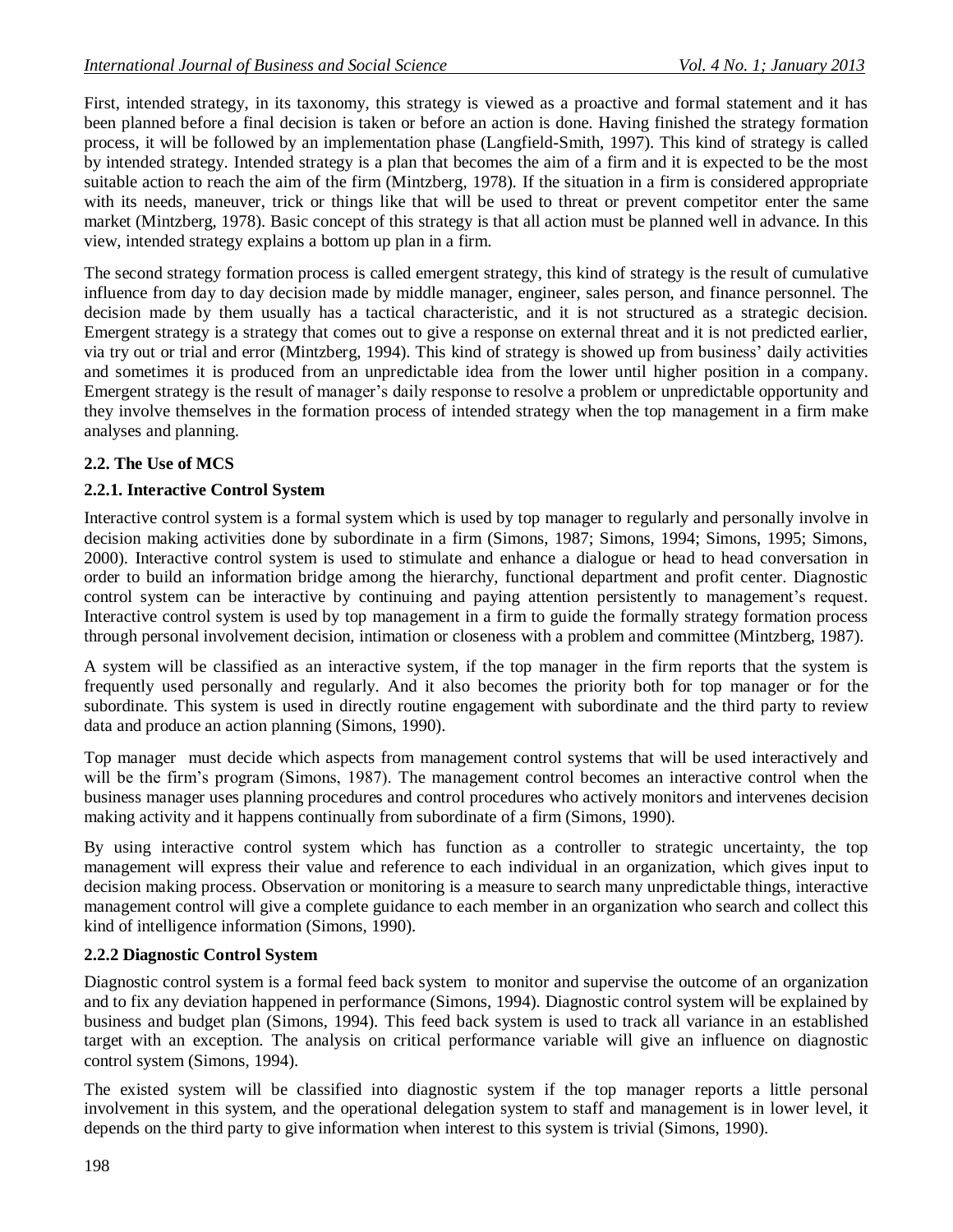This system also reports information on important achievement factors which enable manager to focus their attention based on organization's direction. It also needs to be continually monitored to know the intended strategy of the firm.

There are two important reasons why manager use diagnostic control system (Simons, 2000: p. 209), that is: to effectively implement strategy and save the manager's attention. Most manager interested in supervising diagnostic control system which reports any deviation of critical performance variables, in which these factors must be achieved (Simons, 1994). Critical performance variable is related with the performance's incentive, and it becomes variables which: (a) can influence the possibility of achievement in implementing strategy; (b) can provide the biggest efficiency (Simons, 2000: 233). Based on the explanations above, it can be concluded that diagnostic control system in firm's strategy application will be a plan on how a firm perform a job well.

#### **2.3 Framework and Construct Measurement.**

Intended strategy process and emergent strategy process which are used in this study is the result of a decision making behavior (Mintzberg, 1978). A firm must place itself in a stable business environment and it may not be necessary for the firm to reevaluate which proper strategy for them. If the business environment in which the firm exist is unstable, it will destroy even the best planning in a firm. It can take place because there are no possibilities to predict which future prospect for this organization. Response which comes after the inconsistency or inequity in an environment like this will make strategic changing pattern will continually alter and it will never be constant. The practice of MCS becomes an instrument for the manager to be used in forming and implementing preferred strategy (Simons, 1994; Anthony &Govindrajan, 2004). Kober found that strategy formation will influence the use of MCS. The practice of MCS by Kober et al. (2007) meant the usage of interactive control system. Empirical modeling is illustrated below:



#### **Figure 1: Empirical Modeling**

On above figure, it can be explained that the use of MCS is deeply influenced by strategy, in other words MCS will be adjusted itself into strategy formation process. Strategy with process approach in this study consist of, intended strategy (InS) indicators which are used to measure constructs adopted by Boyd and Reuning-Elliot (1998), such as: Mission statements (ins1); Trend analysis (ins2); Competitor analysis (ins3); Long term goal (ins4) Annual goal (ins5); action plans (ins6); On going evaluation (ins7). Emergent strategy (ES) indicator, which are used to measure constructs adopted by Mintzberg and Waters (1985) and Marginson (1999), such as: opportunistic strategy (es8), bottom up strategy (es9), intuitive strategy (es10). Meanwhile the usage of interactive control system indicators (ICS), which are used to measure constructs adopted by Simons (1995) and Henri (2006), such as: establish a meeting with top management, subordinate and peer (ics11), establish a confrontation and argument based on the assumption data and action planning (ics12); provide general view in the organization (ics13), commitment to the organization (ics14), focus on the main problem (ics15), focus on the achievement factors (ics13), establish general words in a organization (ics17). Last construct which is used in this study is diagnostic control system (DCS) indicators, developed by Simons (1995), Henri (2006) such as; progress tracking (dcs 18); result monitoring (dcs19); comparison between actual result and the expected result (dcs20); and exploration the key achievement measures (dcs21)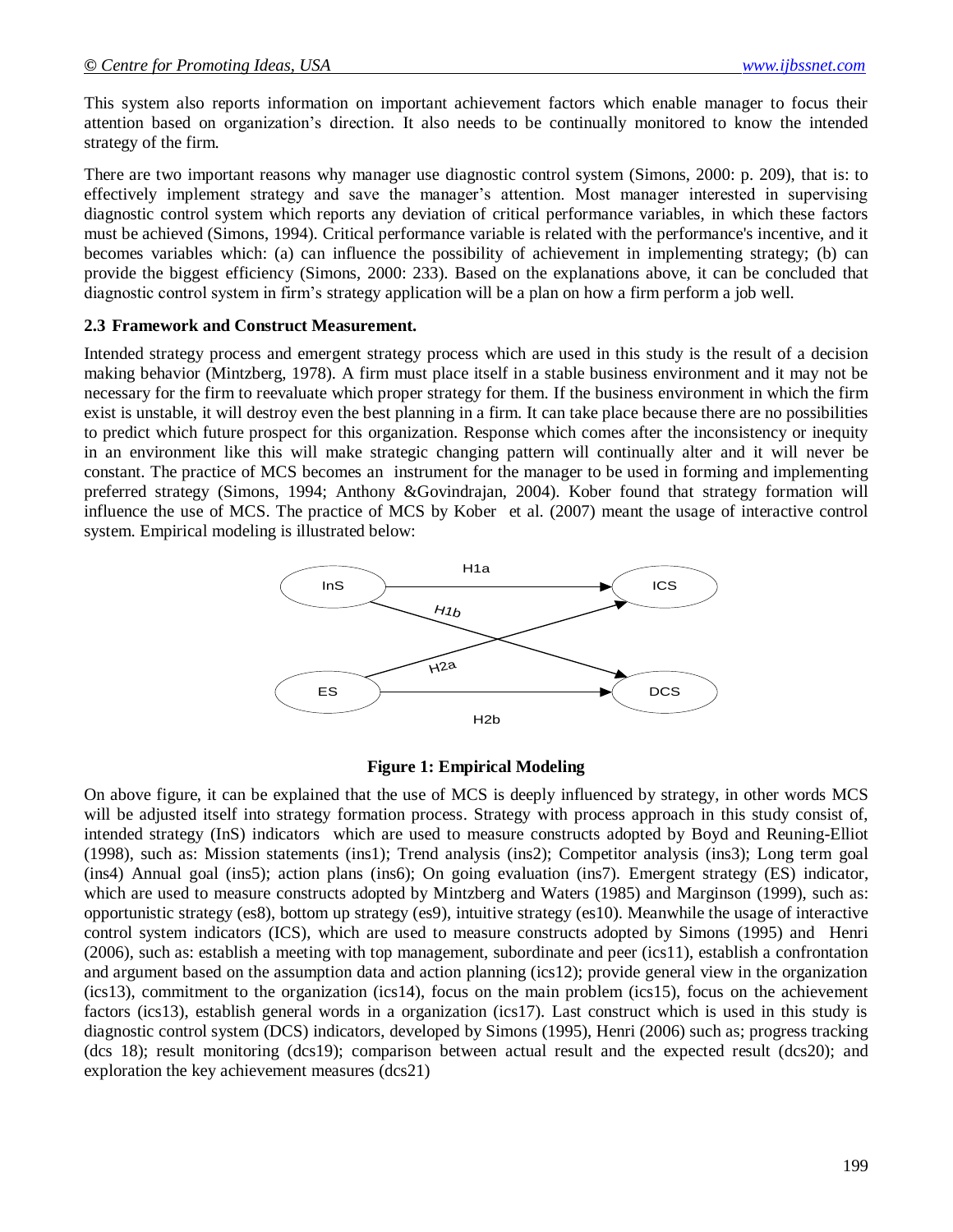## **2.4 Hypothesis Development**

Formerly, the relationship between strategy and MCS was seen in a passive form. It means that MCS is the final result of an organization's strategy (Kober, 2007). A study talks about strategy changing in a bulb factory. Robert (1990) conducted a research for three years, from the entry of a competitor in a market when it was accompanied by acquisition in a conglomerate company. It becomes a vital matter to change the existed strategy in an organization, thus the organization can give a quick response on strategy changing, and MCS also needs to be adjusted with the organization's strategy. The result of this study highlights on how the relationship from both the strategy formation and implementation will give an influence on how to use MCS.

The concept of emergent strategy formation process (Mintzberg, 1978; 1987, 1999; Mintzberg and Waters, 1985) together with the result from Simons (1990, 1991, 1994, 1998) investigate the practice of diagnostic control system and the interactive control system. Simons (1990, 1991, 1994, 1995) supports theoretically and empirically on how the practice of diagnostic control system (DCS) and interactive control system (ICS) in a firm. DCS will help an organization to attain the formed strategy, and ICS will help the organization to communicate its strategic agenda and direct the organization's attention on the uncertainty feature which probably emerges from the process of strategy development. Simons (1995) examine that ICS will support the dialogue and changing in longer time period. ICS will also create the competitive nature in an organization to have innovation and adaptation (Simons, 1996). Based on the explanations above, ICS will be adjusted itself in a spontaneous emergent strategy.

The changing in a traditional relationship between strategy formation process, strategy implementation, and MCS evaluation, have been asserted by other researchers who examined the similar relationship. For example Marginson (2002), who found that managerial perception in MCS practice will be adjusted itself into strategy formation or strategy implementation. It means that, strategy will deeply influence MCS. Kober (2007) found that interactively used MCS mechanism will facilitate a strategy changing. When the change in strategy happens, the MCS mechanism will also change and adjust itself with the process of a strategy.

Simons (1994) found that diagnostic control system will help an organization to direct its strategy, and interactive control system will help an organization to communicate critical achievement factor. Based on the result from Simons (1994), Chenhall and Morris (1995), they found that organic decision making process has analogous form with interactive control system and it will be effectively evidenced when it is combined with diagnostic management control system (Henri, 2006). Simons (2000, p. 305) summarize the relationship between diagnostic system and interactive system (Henri, 2006) by stating that information and learning process is produced by interactive system which attached in strategy and aim of a company, so it can be monitored or supervised by diagnostic control system. Widener (2007) argues that company will simultaneously use both interactive and diagnostic control system. The larger top manager relies on interactive control system, the larger their reliance on diagnostic control system, so as to enable the interactive control system works well.

According to the result from Mintzberg (1978), he further distinguishes intended strategy that becomes the purpose of a company and emergent strategy that becomes spontaneous formed strategy in a company. Conventional wisdom of the relationship between strategy and MCS said that strategy formation and its implementation will give a significant influence on how the control system will be used. It is consistent with contingence theory which explained that MCS need to be matched with organization's strategy. It will direct us to the following hypothesis below:

H1a: Intended strategy will be positively related with interactive control system H1b: Intended strategy will be positively related with diagnostic control system H2a: Emergent strategy will be positively related with interactive control system H2b:Emergent strategy will be positively related with diagnostic control system

## **2.5 Methodology**

### **2.5.1 Sample and Data Collection Procedure**

Sample in this study is upper middle manager of manufacturing company in Banten Province, DKI Jakarta Province and West Java Province with at least two years experience.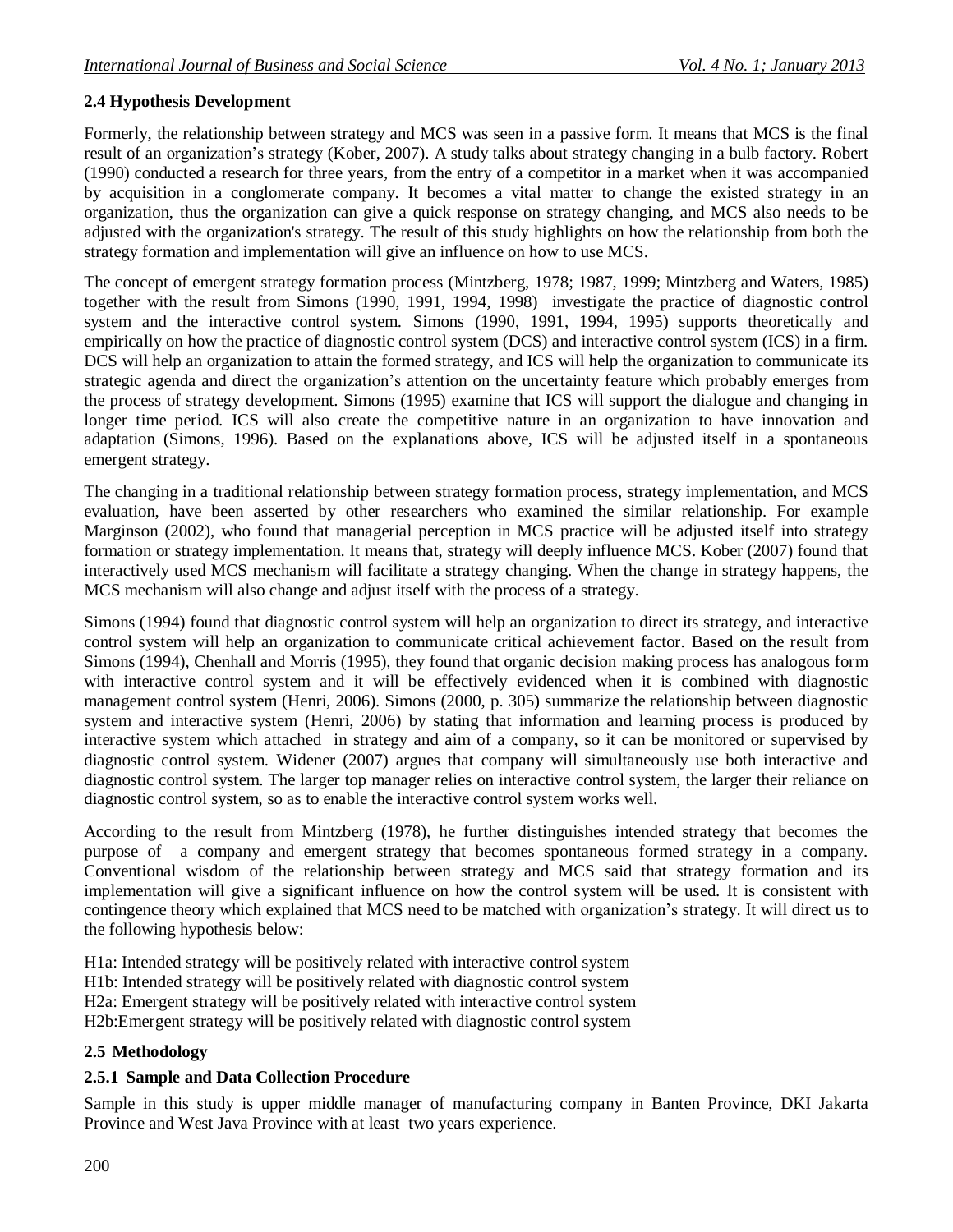The reasons why those three provinces above are selected is because 60% of manufacturing industry in Indonesia is centrally localized in those three areas. Our sample are companies which have prospector typology, or a company which actively search opportunity with a continuous innovation will have a creative behavior (Langfield, 1997). The ownership of patent and other things alike will come from their creativeness inside the company, and it proves that personnel in this company is very creative.

#### **2.5.2 Type and Data Collection Procedure**

Data for this study is primary data in a form of respondent's perception, and it is collected by direct mail to each respondents. Total amount of sent questionnaires is 429, there are 113 respondent which can not be met because of their busy schedule. Of the 316 questionnaires, there are 29 unusable questionnaires, since the questionnaires are completed with non target respondents (respondents are lower manager not the upper middle manager as requested in this study). As a result, the usable questionnaires in this study is 287 questionnaires (429-113-29). In other words the response rate of the questionnaires is 74% and the usable response rate is 66,9%.

### *3. Finding and Discussion*

### **3.1 Structural Equation Model**

This study uses structural equation modeling as its multivariate analysis instrument which enables the author to test the relationship among complex variables and to get a complete and clearer description on the whole model. SEM is considered as the most useful static tools for many researchers in social science. SEM has become a must for non experimental research, in which the testing method has not entirely developed. This study uses AMOS 16 Software program as its additional tool to resolve the problem in SEM.

In confirmatory factor analysis, it is shown that intended strategy construct, interactive control system construct and diagnostic control system construct must be modified by removing some indicators which have loading value below 0,5 that is ins1, ins3, ins5. The indicators of ics11, ics15, ics16 and dcs18 are used to measure more than one construct, therefore these four indicators must be removed from the model.

### **3.2 Model Assumption Testing**

### **3.2.1 Normality Testing**

Normality testing is done by using critical ratio criteria as  $\pm 2.58$  with significant level as 0.01. If the critical value from this study is bigger than its ratio, it can be concluded that data distribution is abnormal. The result of Structural Equation Modeling in assessment of normality part, at the multivariate critical ratio column (CR) is as big as 2,49, and it means that it is lower than  $\pm 2,58$ . As a result, the result of normality testing for all data in this study fairly meet the requirements to be categorized as multivariate normal.

### **3.2.2 Outlier Testing**

The evaluation of multivariate outliers will be done by using mahalanobis distance for each variables. The mahalonobis distance shows the distance from each variables of all variables in a multidimensional space (Byrne, 2010). The mahalonobis distance is based on chi square value in distribution table  $\chi^2$  at freedom degree as well as the amount of variables used in this study. The study uses 21 variables in  $p < 0.001$  that is (21: 0,001) = 46,80. Therefore, data value has bigger mahalonobis distance than 46,80 and it is considered multivariate outliers. The data with subsequent number as 61, 26, 32, 58, 34, 40 and 8 has value above 46,80 so it can be removed.

#### **3.2.3 Multicollinearity Testing**

To see whether there is multicollinearity or not in a variable combination, we need carefully observe the determinant of covariance matrix. AMOS program 16.0 will automatically gives a warning if the covariance matrix is singular. The indication of multicollinearity can be seen if the correlation value between each construct  $is > 1$  (Byrne, 2010). Since the analysis in here does not give any warning and there is no correlation value among constructs >1, so it can be concluded that covariance matrix is non singular and can be analyzed.

## **3.3 Goodness of fit**

From the figure 2 below, goodness of fit index shows a proper model fit. By means of GFI as 0.949, AGFI as 0.923, TLI as 0.990, CFI as 0.992, NFI as 0,982 and RMSEA as 0,049. The whole criteria shows a good acceptance (fit) (Byrne, 2010).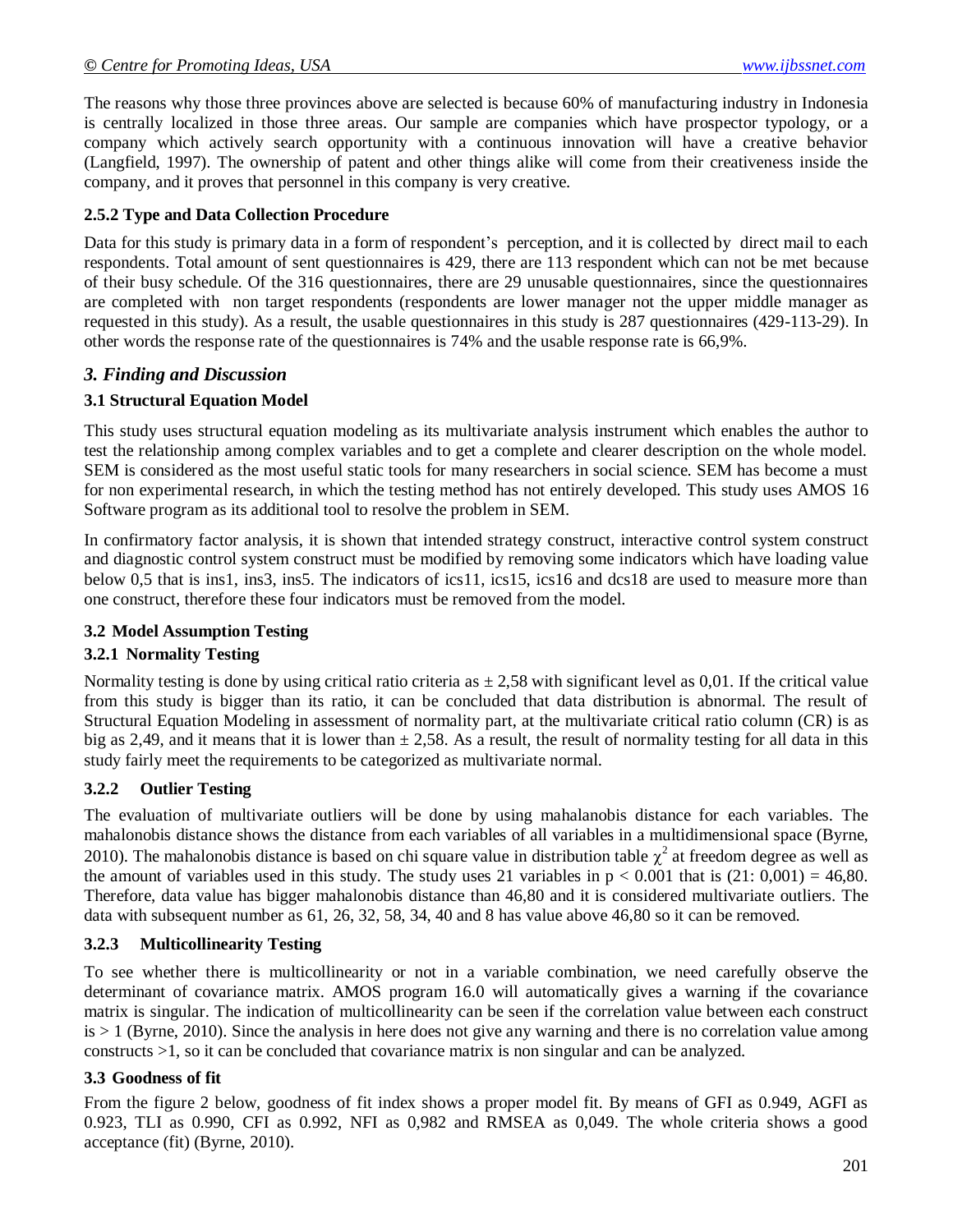

#### **Figure 2: Out put Full Model**

#### **3.4 Testing and Hypothesis Discussion**

Confirmatory analysis calculation and structural equation modeling testing will include constructs: Intended Strategy (InS), Emergent Strategy (ES), Interactive Control System (ICS), Diagnostic Control System (DCS). The next phase is to test proposed hypothesis, and the result can be seen from the value of critical ratio and the probability in output regression weight (Table 1).

|            |      |            | Stand. Estimate | S.E. | C.R. |       | Label             |
|------------|------|------------|-----------------|------|------|-------|-------------------|
| <b>ICS</b> | <--- | <b>Ins</b> | .27             | .21  | 2.86 | .00.  | $par_4$           |
| <b>DCS</b> | ⊂--- | Ins        | .66             | .30  | 4.48 | $***$ | $par_{5}$         |
| <b>ICS</b> | '--- | ES         | .49             | .07  | 5.95 | ***   | $par_8$           |
| <b>DCS</b> | ---  | ES         | $-.05$          | .09  | -.44 | .66   | par <sub>-9</sub> |

#### **Table 1: Regression Weights**

Hypothesis 1a show that Intended Strategy will be positively related with Interactive Control System (ICS). The result of the testing on parametric estimation between Intended Strategy (InS) and Interactive Control System (ICS) shows that there is a significant influence on critical ratio (CR) as 2,86. Critical ratio is above the critical value as 2,00 with significant rate as 0,05 (5%). As a result, hypothesis 1a is supported. It is consistent with contingence theory which said that Management Control System (MCS) needs to be adjusted with the organization's strategy. In other words, the result of this study is empirically in line with hypothesis 1a and it is consistent with Kober et al. (2007); Roberts (1999) and Marginson's (2002) study which said that the strategy forming consist of intended strategy and emergent strategy (Mintzberg, 1978; Chenhall, 2005) will be followed with the interactively practice of MCS.

From the result explained above, there is a logical connection which said that a company can be sustainable if it can adjust itself in consumer's preference changing, high competitiveness and dynamic business environment. This changing will give significant influence to company's strategy, as a result management in the company needs to develop and renew its long period target, and the target itself needs to be adjusted continually with the changing in its environment. The changing and renewal in long period target will produce a serious argument, as a result the company needs not only an accurate and complete information but also the quick one. High commitment from each personnel in a company is also a vital matter to reach the established long period target. The renewal of long period target (ins4) is an indicator of intended strategy construct which gives the biggest loading estimation (0,70). This commitment and argument based on data, assumption and action planning will be the best indicator of interactive control system.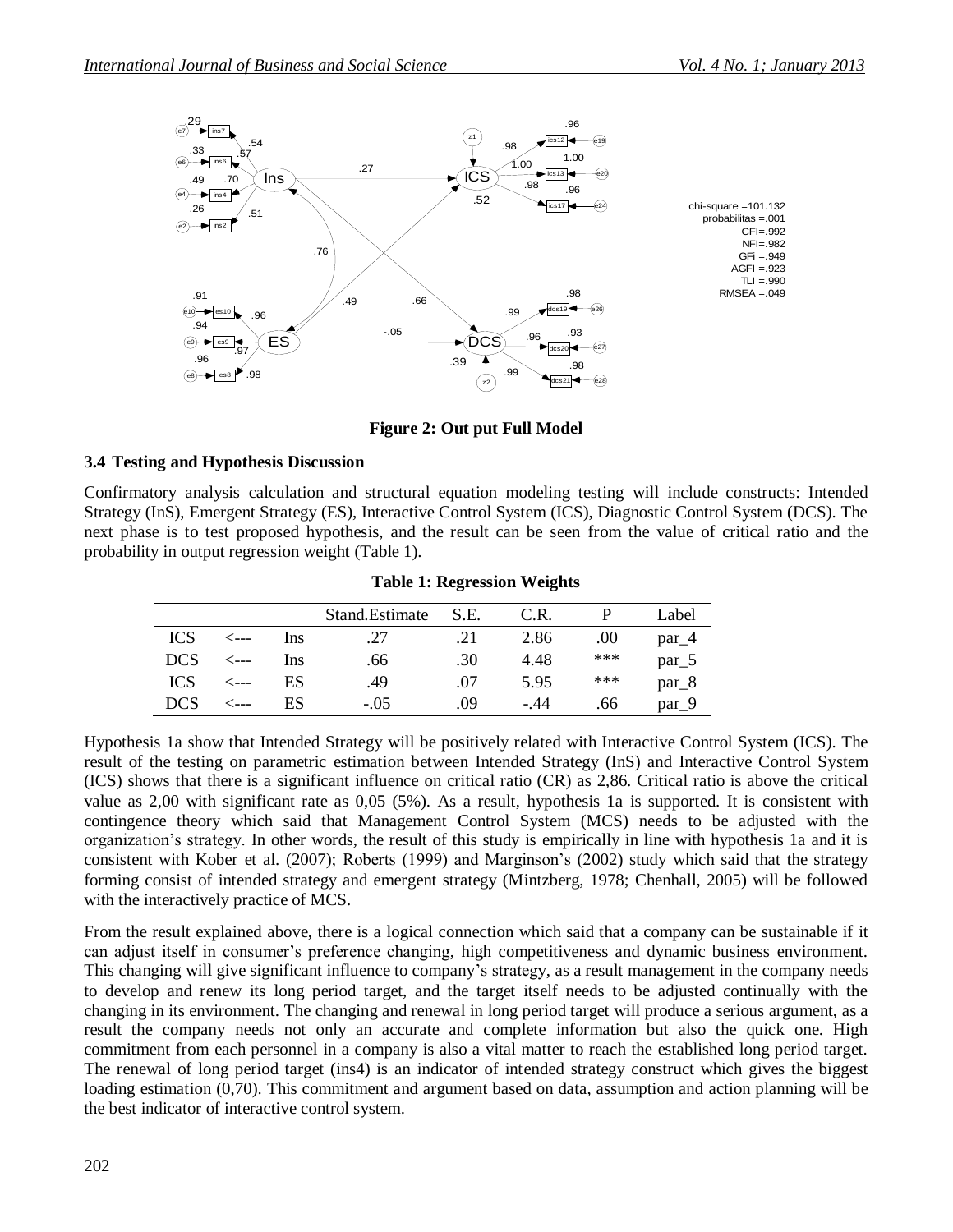Hypothesis 1b said that Intended Strategy (Ins) will be positively related with Diagnostic Control System (DCS). The result of parametric estimation (by regression weight) between Intended Strategy (Ins) and Diagnostic Control System (DCS) shows that there is a positive and significant impact with critical ratio as 4,48. The rate of Critical ratio is above the critical value as 2,00 with significance rate as 0,05 (5%). According to this explanation, hypothesis 1b is supported. This is consistent with contingence theory (1995) which stated that Management Control System needs to be adjusted with the organization's strategy. According to Merchant & Otley (2006) consideration one of the influenced variables in Management Control System practice is organization's strategy. The empirical result on hypothesis 1b is supported by Kober et al. (2007), Marginson (2002), Simons (1994), and Archer and Otley (1991) which said that control system is designed to support the strategy in an organization. This finding is also consistent with Simons (1994) who stated that to help a company reach its target, this company must use diagnostic control system.

Reasoning to explain this finding said that a sustainable company is a company which is able to adjust itself with consumer's preference changing, high competitiveness and dynamic business environment. These changing and renewal will absolutely influence the organization's strategy, as a result management in this company needs to develop and renew its established long period target., moreover the next phase must be conducted by company is continuous monitoring activity on the achieved result, such as comparing between expected and actual result from the established changing and also review on which most needed key factors to reach the long period target. Renewal on long period target (ins4) is an indicator of intended strategy construct which has the biggest loading estimation (0,70). Monitoring on the achieved result and reviewing on the main key factor are indicator for diagnostic control system.

Hypothesis 2a said that Emergent Strategy (ES) will be positively related with Interactive Control System (ICS). The result of this parametric estimation (by regression weight) between Emergent Strategy (Es) and Interactive Control System (ICS) shows that there is a positive and significant impact with critical ratio as 5,95. The rate of Critical ratio is above the critical value as 2,00 with significance rate as 0,05 (5%). According to this explanation, hypothesis 2a is supported. This is consistent with Otley's contingence theory (1995) which stated that Management Control System will adjust with the organization's strategy.

This finding states that spontaneous emergent strategy needs a control which can support prolonged dialogue and argument. Dialogue and argument are parts of the interactive practice of Management Control System. This empirical finding on hypothesis 2a is supported by the Kober's study (2007). He said that emergent strategy process will influence the mechanism of MCS practice. Specifically, the practice of MCS in here is meant by interactive control system.

There is a logical connection in emergent strategy process and interactive control system relationship which said that a company can be sustainable if it can adjust itself in the consumer's preference changing, high competitiveness and dynamic business environment. To anticipate this quick changing and win the hard business competition, a company needs to develop and reach the strategy based on spontaneous opportunity seeker. These spontaneous strategy and idea will simultaneously emerge from all level in a company.

Top management will chose the only strategy which has the highest certainty. Of course, when the strategy information is accepted by upper management, they will need information which is based on data, assumption and urgent action planning. Data about information and strategy planning are not only based on one division, but also from all division in a company which include the upper level management. As a result, the best action planning and strategy will be generated from the solid argument and at all management level. Opportunistic and spontaneous strategy (es8) are indicators of emergent strategy construct which have the biggest loading estimation (0,98). Argument based on data, assumption and planning will be the best indicator of interactive control system.

Hypothesis 2b said that Emergent Strategy (ES) will be positively related with Diagnostic Control System (DCS). The result of parametric estimation (by regression weight) between Emergent Strategy (ES) and Diagnostic Control System (DCS) shows that there is no impact with critical ratio as -0,44. The rate of Critical ratio is far below the critical value as 2,00 with significance rate as 0,05 (5%). This finding rejected Simons' study (1990), which said that opportunistic emergent strategy needs a diagnostic control. In other words, the more frequent emergent strategy which showed up, the higher diagnostic control practice to control excessive investment behavior.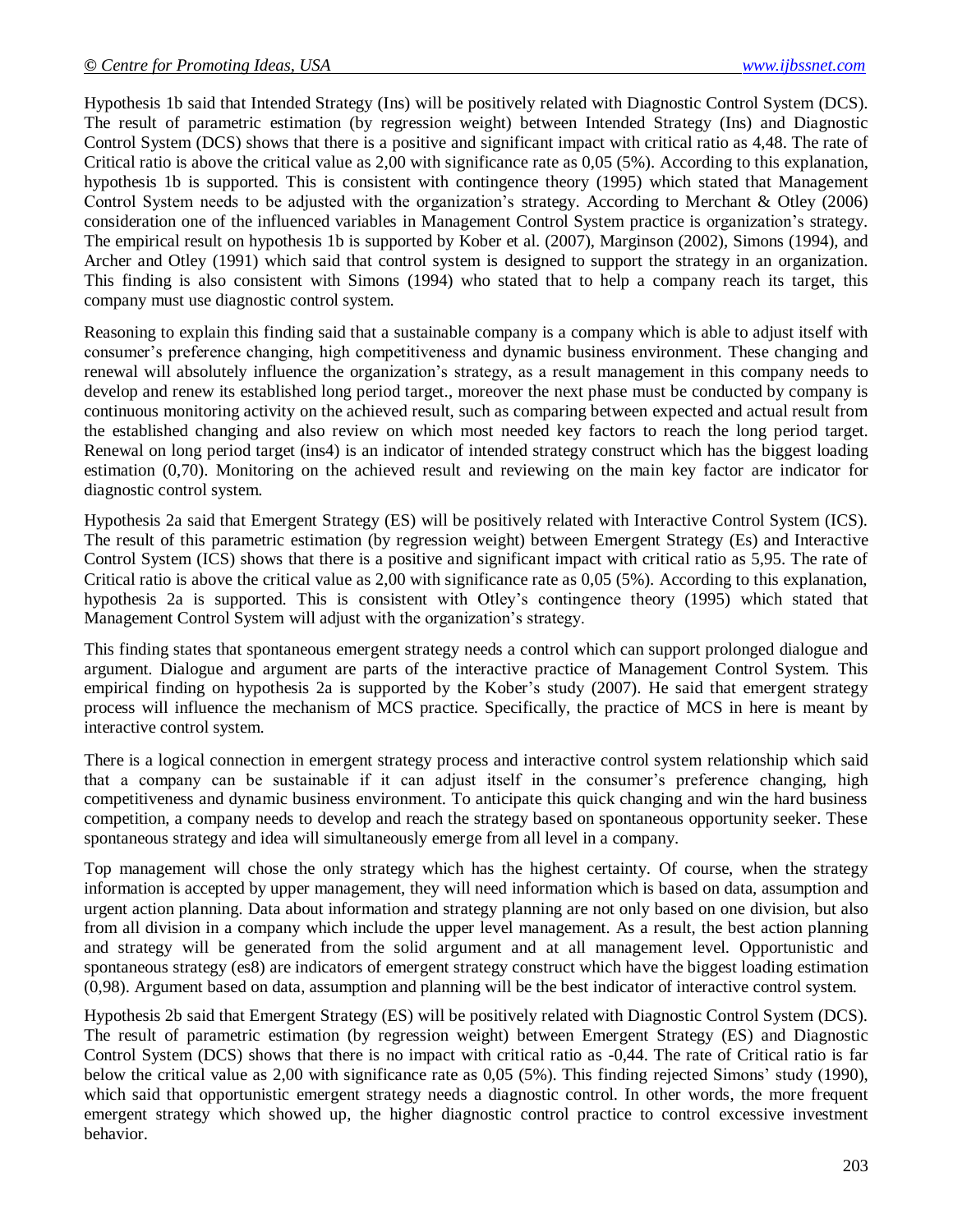Explanation of the rejected hypothesis above is that personnel in each company with strategy prospector typology, or a company which actively search opportunity with a continuous innovation will have a creative behavior (Langfield, 1997). Creative people is likely to refuse any control from diagnostic control (Langfield, 1997; Henri, 2006), since diagnostic control system will constraint their creativeness. Derived from its typology, companies which are included in our sample are companies which have prospector typology, since these companies have high inovativeness. The ownership of patent and other things alike will come from their creativeness inside the company, and it proves that personnel in this company is very creative. Innovation and other things alike are sometimes produced by unplanned condition (Mintzberg, 1978). Based on the explanations above, it can be concluded that emergent strategy in a dynamic situation will push personnel in a company to be more creative and they likely refuse the practice of Management Control System. In other words company with prospector typology will reject the diagnostic control system practice.

### *4. Conclusion*

The result from the hypothesis testing in H1a shows that intended strategy will be positively and significantly related with interactive control system. The result from the hypothesis testing in H1b shows that intended strategy will be positively and significantly related with diagnostic control system. The result from the hypothesis testing in H2a shows that emergent strategy will be positively and significantly related with interactive control system The result from the hypothesis testing in H2b shows that Emergent Strategy (ES) and Diagnostic Control System (DCS) shows that there is no impact. These four findings are consistent with Merchant & Otley (1995) which said that MCS is influenced by a context in which MCS operate and it needs to be adjusted with the organization's needs and condition. One of the influenced variables in deciding management control system is the environment, technology, firm' size, and organization's strategy (Otley, 1995).

Empirical model in this study only uses one way relationship between strategy process and MCS. Qualitative results from the study done by Kober (2007) and Roberts (1990) show that there is a relationship between strategy and MCS in two way relationship or mutual relationship. Therefore, the drawback in this study will give an additional chance to conduct an impending quantitative research that consider the mutual relationship between strategy and MCS.

Empirical model in this study only uses interactive control system and diagnostic control system. In Simons' framework on levers of control (1995), there are four practices of control system: belief system, boundary system, diagnostic control system and interactive control system. As a result, the weakness in this study will give an impending additional opportunity to conduct a study that consider the relationship between strategy and the four practices of MCS.

#### *Acknowledgment*

We deeply indebted to Professor Imam Ghozali, Professor Abdul Rohman, and Anis Chariri Ph.D, from Diponegoro State University, for them constant support. Without them help, this work would not be possible.

### *5. References*

- Abernethy, M.A. & Guthrie, C.H. (1994). An empirical assessment of the 'fit' between strategy and management information system design. Accounting and Finance, 20 (4), pp. 241-258.
- Anthony, R.N. & Govindarajan, V. (2004). Management Control Systems. (11<sup>th</sup> Ed.) McGraw-Hill/ Irwin, New York, NY.
- Baines, A. & Langfield-Smith, K. (2003). Antecedents to management accounting change: a structural equation approach. Accounting Organizations and Society, vol. 28, pp. 675-698.
- Bhimani, A. & Langfield-Smith, K. (2007). Structure, formality and the importance of financial and non-financial information in strategy development and implementation. Management Accounting Research, (18), pp. 3-31.
- Byrne, B. M. (2010). Structural equation modeling with AMOS: Basic concepts, applications, and programming. (2nd ed) Taylor & Francis Group, New York, NY 10016
- Bourgeois, L. J., & Eisenhardt, K. M. (1988). Strategic decision processes in high velocity environments: four cases in the microcomputer industry. Management Science, 34(7), 816–835.
- Bruggemen, R. & Van der Stede, W. (1993). Fitting management control systems to competitive advantage. British Journal of Management, vol. 4, pp. 205-218.